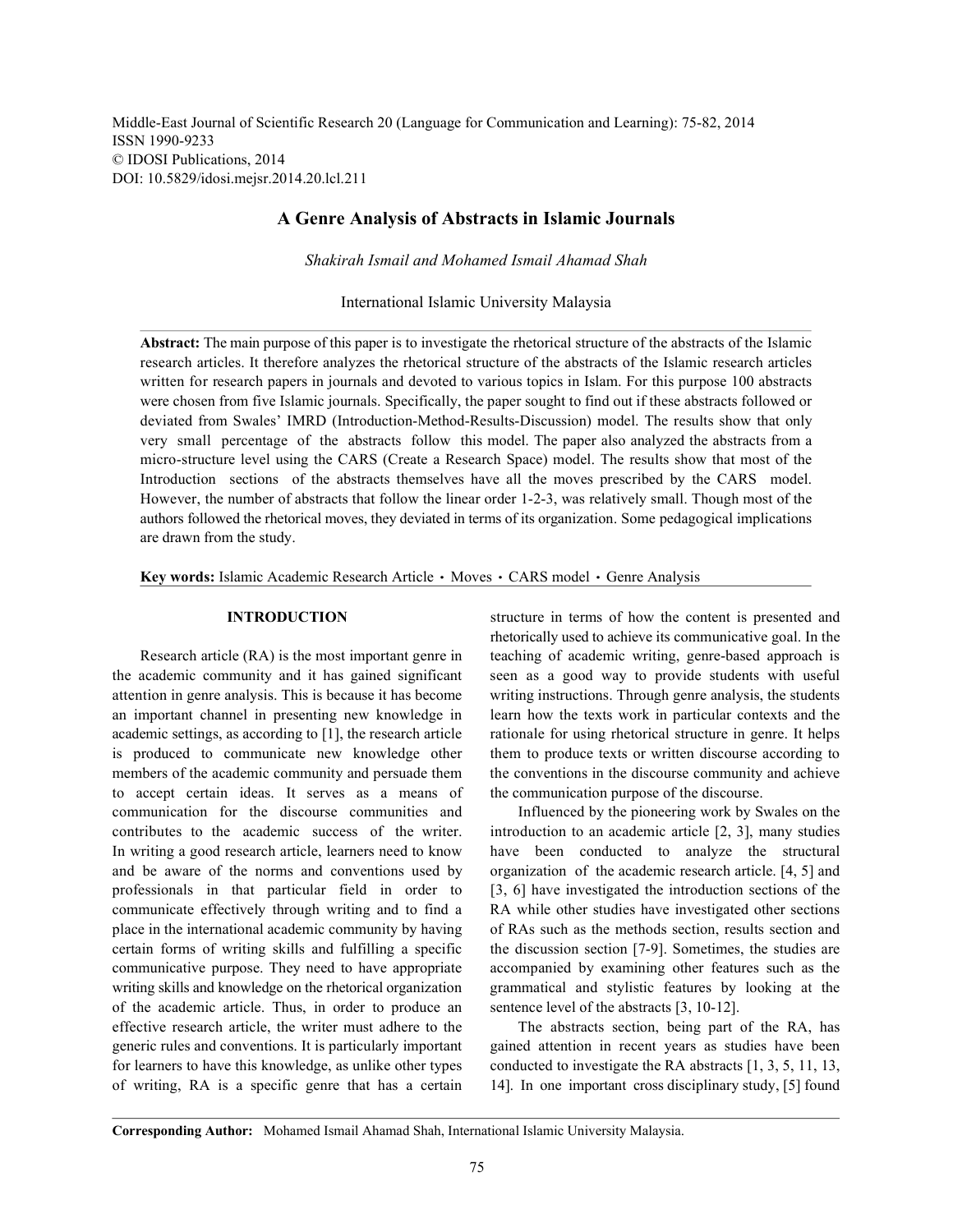arrangement, Purpose-Method-Results Conclusion. A research (Step 3). small scale study on abstracts by [14] revealed that the A move in genre analysis is defined as a "discourse two major types of rhetorical organization are IMRD or rhetorical unit that performs a coherent communicative type and the CARS type. Based on their studies, [3] and function in a written or spoken discourse" (Swales, 4, p [13] agree that a well-structured abstract should have 228-9). It is hoped that this study can fill in the gap of the four basic moves of an abstract, which are knowledge on the rhetorical organization of Islamic Introduction-Method-Results-Discussion (IMRD). These academic RA abstracts. four moves constitute the rhetorical structure of a research article. [10] Study on abstract proposed a **MATERIALS AND METHODS** structure comprising Introduction-Problem-Method-Results Conclusions. **Selection of the Corpus:** In order to study and describe

abstracts in various fields. However, no study seems to were collected from five journals, namely, Journal of have been conducted to investigate the abstracts of Muslim Minority Affairs, Islam and Science, Islam and articles in Islamic journals. As Islamic article differ from Christian-Muslim Relations, Journals of Islamic Studies other fields, especially the hard sciences. This may pose and *the American Journal of Islamic Social Sciences*. problems for readers to understand the organizational These journals were chosen because they are well structures of abstracts in Islamic RAs. Using [3] established in the academic community and are dedicated Introduction-Methods-Results and Discussion (IMRD) to the scholarly study of all aspects of Islam and the model in analyzing abstracts and the CARS model that Islamic world. Twenty (20) abstracts from each journal accounts for the rhetorical structure of the Introduction were chosen making a total of 100 abstracts altogether. section of the RA, the present study will explore the They were selected randomly, written in English and structures and moves of the abstracts in Islamic RAs. published between year 2000 and 2011. They were

research article typically comprises 4 moves. Swales was analyzed using Swales' IMRD and CARS models. named these moves based on the micro-structure of a The procedures for data analysis are described in the research article. The first move (Move 1) is meant for following section. Introduction. The elements that can be put in the introduction are the background, situation of prior **Procedures:** In the first stage, the macro-structure of all studies, introduction of current research and description the abstracts were analyzed based on Swales' IMRD of main features of the research. In Methodology model to determine whether they followed the (Move 2), the researcher gives a brief information on the organization structure proposed by Swale. This was done materials, data and procedure used in the study. Then, in in order to identify the pattern of the Introduction units in the third move (Move 3), the researcher states the result the abstracts. All the units involved were counted and or findings of the study and makes claim of a new tabulated using Microsoft Excel. At the micro-level, knowledge by reporting the major results obtained in the the analysis was based on Swale's CARS model. Each of research. The last move (Move 4) is the discussion and the articles was analyzed in terms of the Move-Step conclusion part in which the researcher makes his final sequences and linguistic features that signal the use of claims, proposes further study in the area and summarizes the Move-Step. Each sentence was examined and the main suggestions drawn from the results. The CARS classified into an appropriate category. After this step, the model reflects a preferred order for the moves that fully patterns of the Move-Step were identified based on the captures the rhetorical movement in research article CARS model. Finally, the frequency of the moves was introductions written in English. The model consists of counted and tabulated to determine the frequency of three basic move structures and each move serves the Moves and Steps in the abstracts. communicative function of the introduction section. For instance, Move 1 (Establishing a Territory) serves the **RESULTS AND DISCUSSION** function of establishing the significance of the research topic to the discourse community. This goal can be **Results of the Structure of the Abstracts Based on** achieved by employing various strategies or steps like **Swales' (1990) IMRD:** The analysis of the 100 abstracts claiming centrality (Step 1), making a general statement selected from the five journals revealed interesting results.

that the majority of the abstracts had the same about knowledge (Step 2) or reviewing items of previous

These studies focused on the structure of RA the abstracts section of the RA, a total of 100 abstracts According to the IMRD model, an abstract of a produced in various topics. The data in this study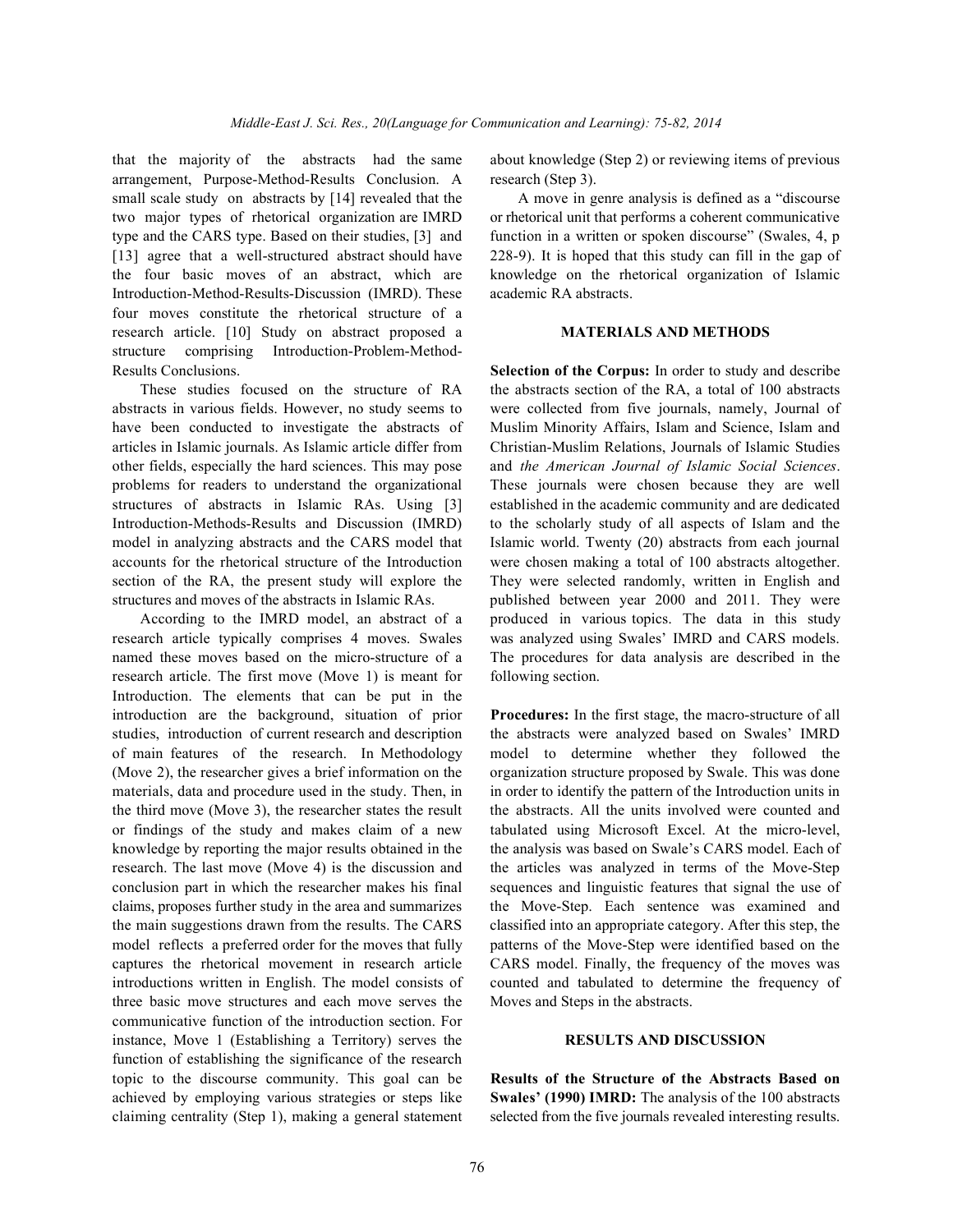

Fig. 1: Structure of Abstract

Discussion, IM:IntroductionMethodology, the methodology for the study. The methodology of the IMR: Introduction-Methodology, ID: Introduction- study is explained when the author announces the Discussion, IR: Introduction-Results, I: Introduction) present research and its aim:

It was found that the IMRD structure was seldom used as "The paper identifies and examines major problems only 4 (4%) of the 100 articles contain this structure. confronting the legal institutions of the Muslim The results are presented in Figure 1 below. community of Singapore by utilizing examples from

abstracts is a one-unit structure consisting of the administration of the Muslim law by relevant state Introduction move. A total of 54 articles out of 100 agencies". (*Journal of Muslim Minority*, Abstract employed this structure. From the analysis, it is found that no. 4) the Introduction unit is obligatory as all the abstracts contain this unit. In the Islamic RA abstracts, the The analysis reveals that the least frequent moves are methodology unit is quite uncommon and this could be the Results and Discussion moves, with a total of 18 and due to the nature of the field which differs greatly from the 6 respectively. An example that illustrates the results hard sciences. Hard sciences deal with tangible matters section is: and the nature of research also differs as it involves experimental-based research. In experimental-based study, "The results indicate that these mosques have a methodology is the most important element. On the other strong internal control system vis-à-vis these two hand, the present type of study falls under 'soft' sciences activities. This study also reveals that their practice and often involves discussion of analysis on issues, of several basic control activities (e.g. segregating concepts and theories. In the study, the majority of the duties, recording financial transactions and abstracts discussed a certain issue of interest, conducted authorizing particular activities) is satisfactory" a comparative analysis between two views or models, (Abstract no. 12, *American Journal of Islamic Social* among others. Another possible reason is that the *Sciences*) authors of the Islamic research articles are mostly non-native English speakers from Turkish, Malaysian, The fewer occurrences of these two sections may be Indonesian and Arab origins. The [15] showed that due to the nature of the field which is more towards structures written by native and non-native English discussion rather than presenting results. To conclude, speakers can differ. However, this cannot be generalized the journals selected for this study do not follow Swales' as the [15] research dealt with a sample of abstracts in structure and according to [13], well-structured abstracts linguistics. From the findings, it can be said that the should state all the four components, that is, the linear Introduction move is the most important unit of the sequence I-M-R-D. structure. The second most important move may be the Methodology move where the methodology of research **Rhetorical Structure of Introduction Unit of Islamic** is described. This can be supported by the fact that nearly **Research Article Abstracts:** In this section, the rhetorical half of the 100 abstracts or to be exact, 38% of the structure of the Introduction unit of Islamic academic abstracts, contain this move. Sometimes the methodology research article abstracts is identified through a movement stated is quite difficult to identify as some authors analysis using [3] CARS model. A macro-structure describe how they discuss a particular topic and this can analysis of the abstracts shows that all the analyzed

actually be considered as methodology. Some abstracts from the *American Journal of Islamic Social Sciences* have clearer and straightforward methodology statements. For example:

"A questionnaire survey and informal interviews were used to collect data". (Abstract no.12, American Journal of Islamic Social Sciences)

(IMRD: Introduction-Methodology-Results- sometimes, in the Introduction unit, the authors include One interesting finding in this study is that

In Figure 1, the most frequent structure of the recent Singaporean Muslim's discourse and the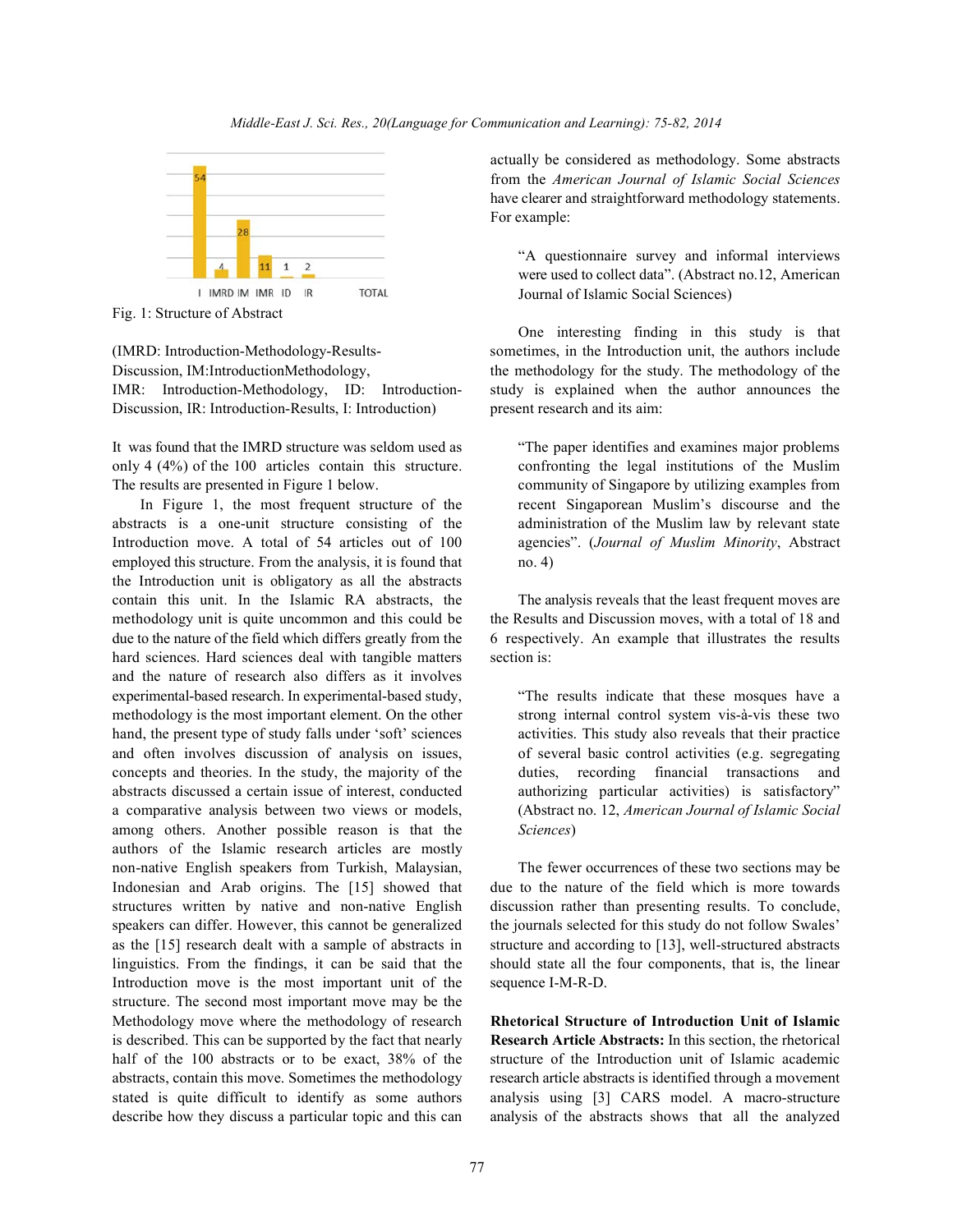Table 1: Frequencies of Moves in Introduction sections of Islamic RA abstracts

| No. | Move                    | Frequency               |
|-----|-------------------------|-------------------------|
| 1.  | $\mathbf{1}$            | 15                      |
| 2.  | $1 - 2$                 | $\overline{c}$          |
| 3.  | $1 - 2 - 3$             | $\overline{\mathbf{3}}$ |
| 4.  | $1 - 3$                 | 21                      |
| 5.  | $1 - 3 - 1$             | 4                       |
| 6.  | $1 - 3 - 1 - 3$         | $\overline{4}$          |
| 7.  | $1 - 3 - 2$             | $\overline{2}$          |
| 8.  | $1 - 3 - 2 - 1$         | $\mathbf{1}$            |
| 9.  | $1 - 3 - 2 - 3 - 1 - 3$ | $\overline{2}$          |
| 10. | $1 - 3 - 1 - 2$         | $\mathbf{1}$            |
| 11. | $2 - 1$                 | 3                       |
| 12. | $2 - 3$                 | $\mathbf{1}$            |
| 13. | 3                       | 23                      |
| 14. | $3 - 1$                 | 9                       |
| 15. | $3 - 2$                 | $\mathfrak{Z}$          |
| 16. | $3 - 1 - 2$             | $\overline{\mathbf{3}}$ |
| 17. | $3 - 1 - 3$             | $\overline{c}$          |
| 18. | $3 - 1 - 3 - 2 - 3$     | $\mathbf{1}$            |
| 19. | $3 - 2 - 3 - 1$         | $\mathbf{1}$            |
|     | Total                   | 100                     |

abstracts have an Introduction unit. Thus, 100 Introduction units of the Islamic academic research abstracts were analyzed for move-structure as well as step structure. From the analysis, only 16 abstracts out of 100 abstracts contain three moves. Only 3% out of the 100 abstracts have the linear move pattern (1-2-3) as prescribed in the CARS model. Fifteen percent (15%) of the abstracts have cyclical moves where moves are repeated, 42 of the abstracts contain only Move 1 and Move 3 with Move 2 missing and only 15 articles contain Move 1. It can be concluded that most of the Moves appeared in all the abstracts although there are only 2 abstracts that follow the CARS model.

# **Move Structure of Islamic Research Article Abstracts:**

The results from the analysis show that only 16 out of 100 abstracts have all three moves. It can be said that the analyzed abstracts do not resemble the CARS model as there are only 3 abstracts that follow the standard pattern which is M1-M2-M3. It can be suggested that the writers of the Islamic articles tend to include all the moves in their abstracts but have different ways of organizing them. The following table shows the overall move structures of the Islamic RA abstracts:

Swales once stated that, in RA introductions, the three moves usually occur in a linear order. However, from the table, it can be seen that some of the Introduction sections of the abstracts do not occur in a linear order. For example, abstract 55 has M3-M1 move pattern.

## **Move-Step:**

- 3 1B (S1) This article investigates the empowerment strategies of *Fatayat* NU, the young women's branch of the Indonesian Muslim mass organization Nahdlatul Ulama (NU).
- 3 1B (S2) It raises the following questions: what instruments the women have used to realize their visions of empowerment and gender equality since the foundation of *Fatayat* NU, what programmes they have recently set up to advance the position of women in Indonesian society and how they have addressed controversial topics such as female leadership, polygyny and abortion.
- 1 2 (S3) In *Fatayat* NU's early history male dominance confined its room for action.
- 1 2 (S4) The young women have increased their influence step by step, although they still have to negotiate their status vis-à-vis male authorities.
- 1 2 (S5) It was not until the 1980s that important changes occurred in the organization.
- 1 2 (S6) Women's empowerment based on Islamic values has been a declared goal of *Fatayat* NU.

In the example above, the author directly informs the readers about the research activities and findings. In the second sentence, the author still describes what the paper is all about which falls under Move 3, though the author usually discusses the questions raised in the paper. In the rest of the sentences in the abstract, the author provides the readers with a general knowledge of the topic.

The analysis shows that, besides Move 1, Move 3 is favoured by the majority of the writers of the abstracts as a prelude to their abstracts. Almost half of the analyzed abstracts, which is 42 abstracts in total, have Move 3 at the beginning of the abstracts. Furthermore, the majority of the abstracts, from the American Journal of Islamic Social Sciences, have this Move at the beginning of the abstracts compared to the other four journals. Usually, the abstracts that begin with Move 3 are shorter than abstracts that contain Move 1. This is because, the authors make straightforward statements about their studies and this is actually one of their strategies to attract readers' attention.

The least frequent move in the Introduction section of the abstracts is Move 2. Only 20 abstracts contain Move 3 which is consistent with the findings of [16]. This could be due to the nature of the field. Papers written in this field are theoretical in nature where authors focus on discussion of topics rather than limitations of previous studies and make counter claims to establish a niche.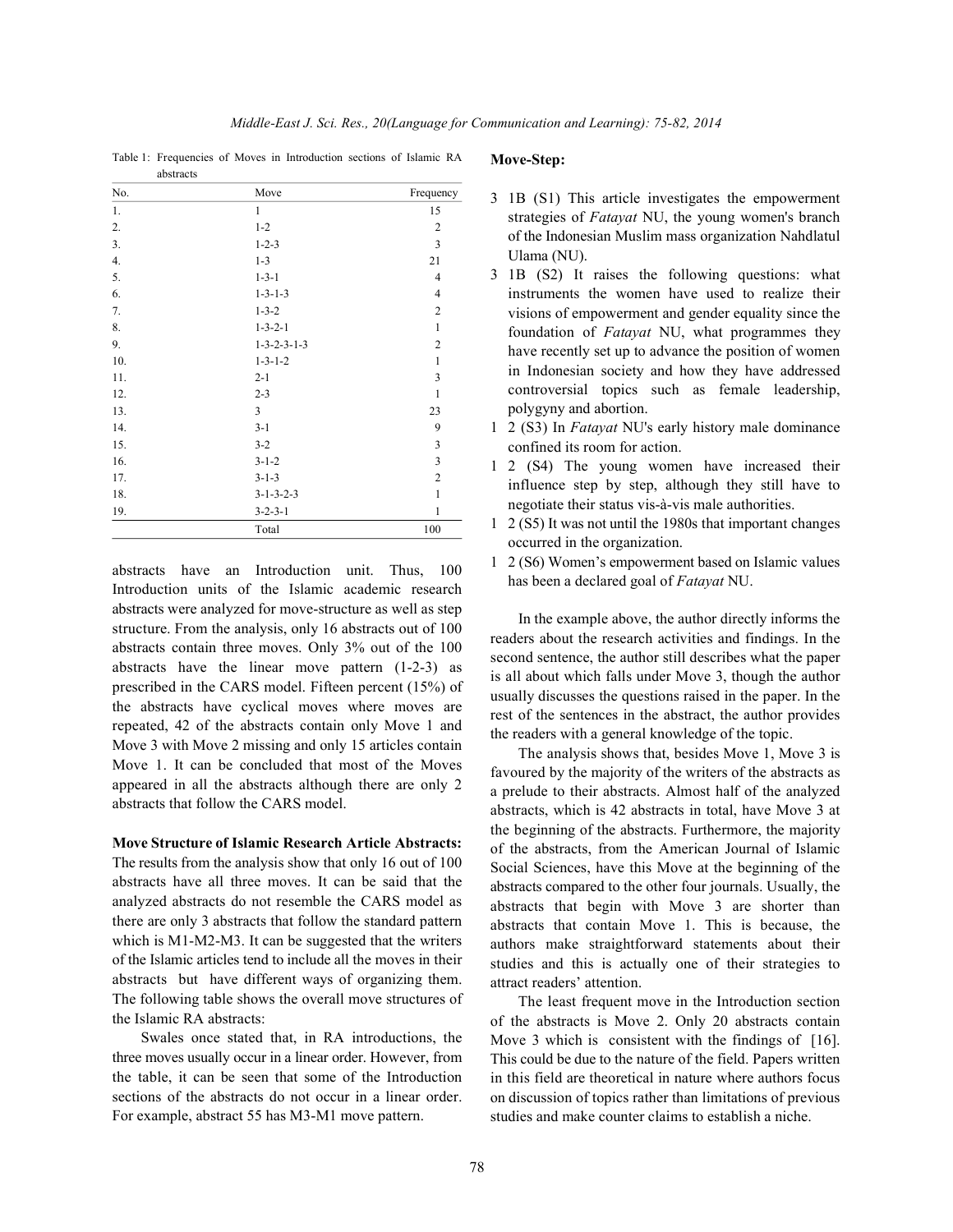have Move 2. This could be attributed to the field of priority and aim that they have. research that only requires the writers to elaborate and In this kind of abstracts, the authors generally talk discuss the topic. The studies mainly provide a critical about the current research topic, review previous studies analysis and constructive discussion on the research or items relevant to the topic, or claim interest/importance topic rather than indicating a gap and evaluating the work of the research topic. Abstract 8 from *Islam and* of others. *Christian-Muslim Relations* journal is one of the

second most used Move after Move 3 was Move 1 This abstract contains only Move 1: Step 2. This is (86%). Only 27 out of the total abstracts do not illustrated below: contain Move 1. More than half of the abstracts (60%) begin with this move. Another 13% of Move 1 (S1) Muslim perception of Christianity has been occur in the middle or at the end of the abstracts and characterized by references to Jesus and Christianity that makes the total of this move 73%. The high in the Quran and by the great range of historical percentage indicates the importance of this move to draw encounters between members of the two traditions reader's attention towards the topic and highlight its over fourteen centuries. significance. (S2) In response to colonialism and Christian missionary

sections of the abstracts do not contain Move 1. depicted Christianity as a religion of the sword and In contrast to the CARS Introduction model which cast Islam as a superior system noted for its proposes that an article Introduction should begin moderate and pluralistic vision with Move 1, the following example starts with Move 3. (S3) By the second half of the twentieth century, the As stated earlier, the majority of the abstracts from the challenge of Marxism and Zionism gave credence to *American Journal of Islamic Social Sciences* begin with the Islamist ideology of the Islamic imperative to this move. For example: eliminate all other systems.

- 3 1A (S1) The paper focuses on the need to harmonize (S5) During the eighties, a new discourse on the role of
- 3 1A (S2) The objectives of the paper are fourfold: (1) to difference. highlight the current practice of zakat on companies in (S6) The purpose is to promote not discord, but the Malaysia; (2) discuss the usefulness of AAOIFI FAS 9, perception of a sign of God's mercy. MASB FRS *i*-1 and MASB TR *i*-1 as guidelines for developing a ZAS; (3) suggest a collaboration by The above example shows that the author offers the ZAS a reality. broad context of the topic and the present research.

the abstracts by informing readers of the purpose of the frequently used move in the majority of the abstracts objectives of the paper that are written in one long this move in the corpus shows that most of the Islamic

abstracts only contain Move 1. The authors who choose to the readers. The [3] claims that whenever Move 2 to write in such a way tend to omit the next two moves in occurs, it should be followed by Move 3.

The study revealed that 21 of the abstracts do not their abstracts. This could be because of the different

An analysis of the abstracts show that the examples of abstracts that contain only Move 1.

- 
- The study also found that 24 of the Introduction activity in Muslim countries, Muslim modernist
	-
- **Move-Step:** secular, Christian and Jewish fanaticism that sought (S4) Muslim society was depicted as the victim of the to eradicate Islam.
	- the practice of zakat on companies throughout religious minorities developed which saw pluralism Malaysia by implementing a zakat accounting standard as a foundational principle of Islamic society (ZAS) sanctioned by God since it was his will to create
		-

various parties designed to pool initiatives, knowledge readers an insight into the topic in the entire abstract. and skills to develop a useful and favorable ZAS; and According to [17], although this demonstrate the (4) to demonstrate that without proper education and a researcher's comprehensive knowledge of the research strong political will, there is a little hope of making any topic, readers may not see the connection between the

In this excerpt, the author begins the Introduction of the abstracts contain this move. Move 3 is the most paper. The sentence that follows also discusses the followed by Move 1 with 73%. The high occurrence of sentence, with the objectives numbered.  $\blacksquare$  article writers introduce their present research, state its From the analysis, it is found that 21 of the analyzed purpose or offer specific information regarding the study With regard to Move 3, the analysis shows that 76 of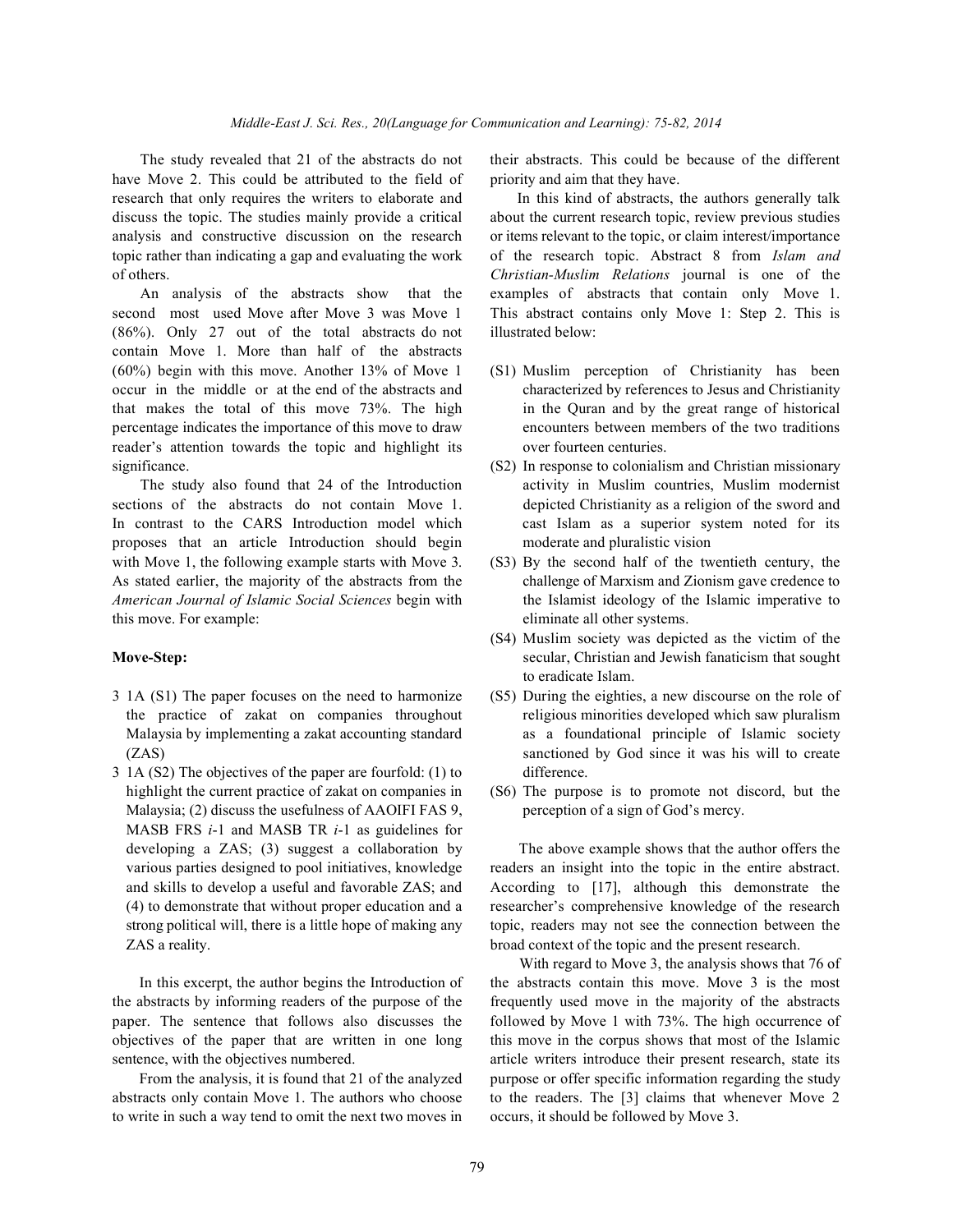| Move           | Step           | Frequency      |
|----------------|----------------|----------------|
|                |                | 15             |
|                | $\mathfrak{D}$ | 88             |
|                | 3              | 5              |
| $\overline{2}$ | 1A             | 15             |
|                | 1B             | 4              |
|                | 1 <sup>C</sup> | $\overline{c}$ |
|                | 1 <sub>D</sub> |                |
| 3              | 1A             |                |
|                | 1B             | 97             |
|                | $\mathfrak{D}$ |                |
|                | 3              | 3              |

Fig. 4: Overall Steps structure within the moves

The following section reports the findings on step structure of introduction sections of Islamic research article abstracts.

**Move 1: Establishing a Territory:** In this move, there are three steps, namely, claiming centrality (Step 1), providing general statements about the topic (Step 2) and reviewing items/previous studies on the subject (Step 3). In the introduction sections of Islamic RA abstracts, the most used step is Move 1: Step 2. Out of the one hundred abstracts, 88 of them have this Step. This suggests that the authors of Islamic RAs prefer to use this step to give a general knowledge of the discussed topic to the readers. They may believe that by doing so, the readers would get a clearer idea and enough information on the topic. It helps the readers to follow the discussion later. An analysis of the abstracts shows that this step does not necessarily occur at the beginning of the abstracts. It can recur after Move 2 and Move 3. The following examples illustrate this point:

- (S1) In the changing economy of Sri Lanka and in its environment of political conflict, the situation of Muslims in the country, who are not a party to the ethno-nationalistic war, is worsening by the day.
- (S2) The politics of Muslims in the eastern province is a story of conflict within a conflict.
- (S3) In this province, Kattakundy which has the largest Muslim settlement in the region, is one hundred percent Muslims and religiously conservative.
- (S4) The Muslims are also economically enterprising.
- (S5) The government appears to have become a dishonest broker in the middle, playing a double game to marginalize the Muslim community in order to appease a splinter Tamil group.

Pertaining to Step 1, there are 15 abstracts that contain this Step in Move 1. In this step, the authors claim centrality of the topics. For this step the authors use linguistic expressions such as 'a topic that has been the subject of debate', 'have generated great interest', 'emerged as the most predominant'.

**Move 2: Establishing a Niche:** In move 2, the author works to establish a niche. There are four steps in this move. They are, claiming that past research is misguided or incorrect (Step 1A: Counter claiming), indicating a gap (step 1B), posing questions (Step 1C) and the last step which is Step 1D, extending the previous research.

The most used step in this move is Step 1A where the author made a counter claim. The following are examples of sentences that show Step 1A in the abstracts:

- (30:3) Given the brevity of my remarks and the limited space allocated to comments, it is not possible to expound on the epistemological and ontological underpinnings of the arguments.
- (36:3) However, we argue that rationality is involved in all elements of the Islamic concept of education.
- (90:4) We argue that it is the autonomy based toleration that is dominant in contemporary Germany.

Another step that is used in this move is Step 1B where the author indicates a gap, limitation or problem regarding the topic or issue. This approach is seen as an effective way to grab reader's attention to read the study as it provides something that is lacking in previous studies. Two of the excerpts are given below:

- (86) However, the majority of the published work focuses on western cultures.
- (20) Although there have been several works that examine the issue of Sharia, such studies have not examined the subject taking public opinion data into account.

The examples above show that the authors inform the readers of the lack of previous studies and what they can offer in their studies. This can help to catch readers' attention as they know what is new about the studies compared to other research that has been done in the related area.

Regarding Move 2: Step 1C, only two of the analyzed abstracts contain this step. In this step, the author raises questions. The following example shows the abstract that employs this step: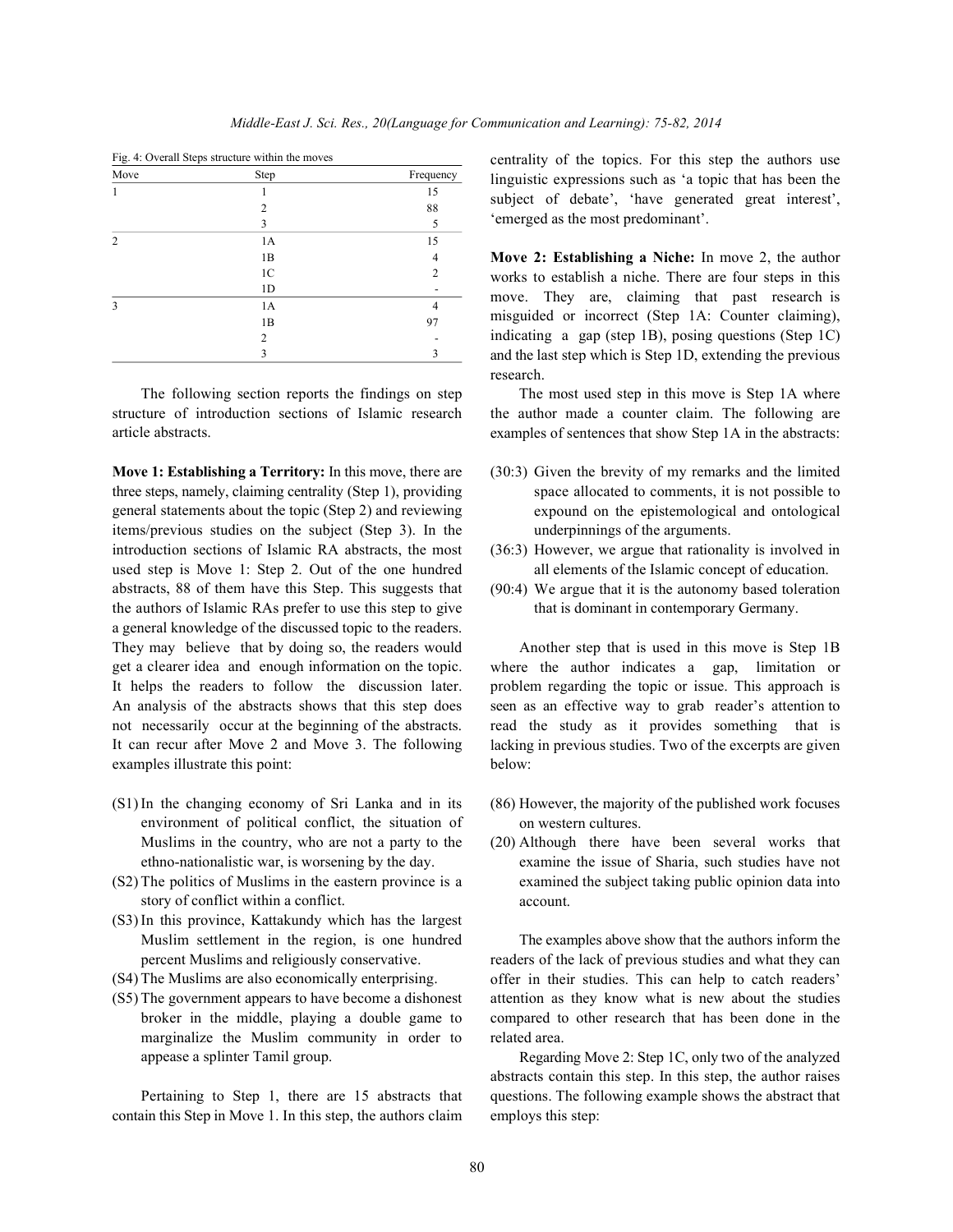(14) What distinguishes its approach from that of the revealing a series of changes in the central classical commentators? Does the Quran contain religious stances and concerns among Khwajagani mythical or legendary accounts and if so, what circles from the thirteenth to fifteenth centuries. purpose do they serve?

To sum up, the most used Step in this move is Step 1A where the authors do counter claiming, followed With reference to the first research question as to

information about his present research. The move can be abstracts out of one hundred have the IMRD structure. realized through the obligatory Step 1 that contains two At the micro-structure level, based on the CARS steps which are Steps 1A and Step 1B. In Step 1A, the model, the results show that most of the Introduction author outlines the purpose whereas in Step 1B, the Section of the abstracts have all the moves prescribed by author outlines the present research. Two other optional the CARS model. However, the number of abstracts that steps are Step 2 (Announcing principal findings) and Step follow the linear order 1-2-3 is relatively small as only 2 3 (indicating research article structure). abstracts have this movement.

3 is Step 1B that occurs in 97 of the abstracts while only move, they deviate in terms of its organization. Move 3 4 abstracts contain Step 1B. The result shows that the (Occupying a niche) is highly used as it is found that 73% authors took the opportunity to announce their present of the abstracts contain the move followed by Move 1 research. Usually, this is done by telling the readers what (Establishing a territory) with 71%. the study is about, explaining what they will be doing or In Move 1, Step 2 is more often used to provide a

normally indicated by deictic references such as *this* nature of the field that is more theoretical. The step that *article, this study, the present study, this essay, in this* occurred the most for Move 2 (Establishing a niche) in the *paper, I* and *here*. **abstracts** is Step 1A where authors make counter-claim. In

announcement of the present research by authors in the or findings from previous studies. abstracts: Within Move 3, the most used step in this move is

- 
- (62:4) This paper briefly examines al-Ghazzali's *Iljam*, its topic. key theological constructs, its relative importance within the Sunni corpus on *Kalam* and the **REFERENCES** scholarly debate over the meaning of the 'Way of
- the case against *tafsir 'ilmi*. 2. Swales, J.M., 1981. Aspects of article introductions.
- and redactions of the*Maslak*and examines the way Studies Unit. in which each redaction treats the central issue of 3. Swales, 1990. Genre analysis: English in academic Naqshbandi community of the fifteenth century, 4906(00)00023-5.

## **CONCLUSION**

by Step 1B which indicates a gap. whether the abstracts of the Islamic RA follow or deviate **Move 3: Occupying a Niche:** In Move 3, the author offers the abstracts, contain the Introduction sections. Only 4 from Swales' IMRD, the result shows that the majority of

In Islamic RA abstracts, the most used step in Move Though most of the authors follow the rhetorical

describing the main features of the study. general knowledge about the current study to the readers. The announcement of the present research is The high occurrence of this step can be explained by the The following exemplify the straightforward and clear this step, authors show their disagreement with the topic

 (61:4) This article presents the methods together with an abstracts, 97% contain this move. In this move and step English translation of the related text from *al-* the authors choose to elaborate and give information to *Iqtisad fil-I'tiqad.* the readers which might help them in understanding the Step 1B (Announcing present research). Of the selected

- the *Salaf*'. 1. Hyland, K., 2000. Disciplinary discourses: Social (65:2) This paper presents and analyses the case for and Interactions in academic writing. London: Pearson.
- (40:4) The present study reviews the manuscript corpus Birmingham, UK: The University of Aston, Language
	- succession to the leadership of the Khwajagani and research settings. Cambridge University Press.
	- community after Ghijduvânî's death; it argues that 4. Samraj, B., 2002. 'Introductions in research articles: the later redaction of the*Maslak*was embraced by variation across disciplines'. English for Specific (and may have been produced within) the nascent Purposes 21, 1-7. http://dx.doi.org/10.1016/S0889-